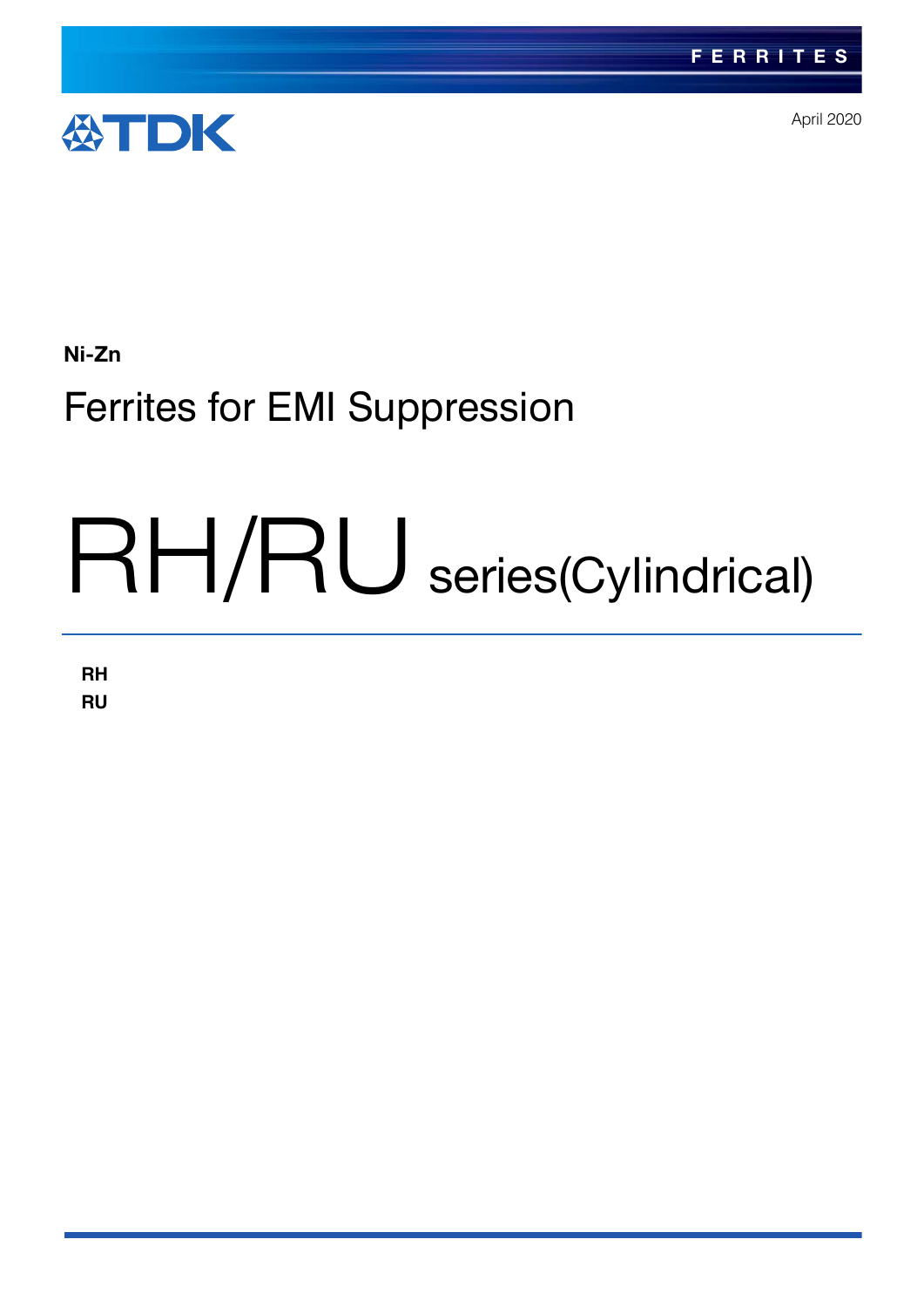# **REMINDERS FOR USING THESE PRODUCTS**

Please be sure to read this manual thoroughly before using the products.

The products listed on this catalog are intended for use in general electronic equipment (AV equipment, telecommunications equipment, home appliances, amusement equipment, computer equipment, personal equipment, office equipment, measurement equipment, industrial robots) under a normal operation and use condition.

The products are not designed or warranted to meet the requirements of the applications listed below, whose performance and/or quality require a more stringent level of safety or reliability, or whose failure, malfunction or trouble could cause serious damage to society, person or property.

When using the products for specific purposes, please first make confirmations in areas such as safety, reliability, and quality. Please understand that we are not in a position to be held responsible for any damage or the like caused by any use exceeding the range or conditions of this specification sheet or by any use in the specific applications.

- (1) Aerospace/Aviation equipment
- (2) Transportation equipment (electric trains, ships, etc.)
- (3) Medical equipment
- (4) Power-generation control equipment
- (5) Atomic energy-related equipment
- (6) Seabed equipment
- (7) Transportation control equipment
- (8) Public information-processing equipment
- (9) Military equipment
- (10) Electric heating apparatus, burning equipment
- (11) Disaster prevention/crime prevention equipment
- (12) Safety equipment
- (13) Other applications that are not considered general-purpose applications

When using this product in general-purpose standard applications, you are kindly requested to take into consideration securing protection circuit/equipment or providing backup circuits, etc to ensure higher safety.

公TDK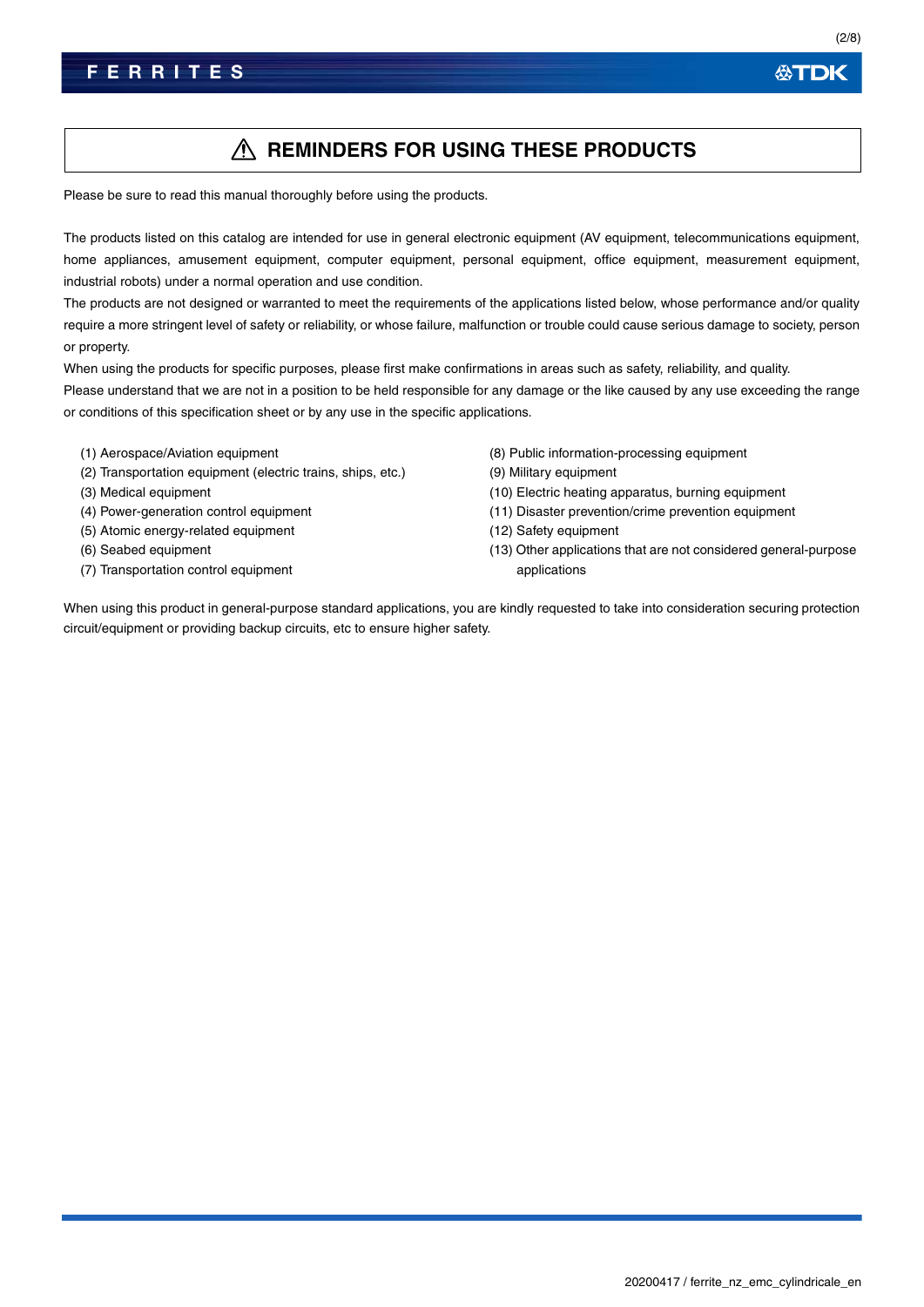# **Ferrites for EMI Suppression**

∰TDK

**Product compatible with RoHS directive Halogen-free**

# **Overview of the RH Series**

# **FEATURES**

For use with round cables, both the clamp-on type and the regular type cores are available. Clamp-on cores can be attached to an existing cable while avoiding removal or cutting of the cable.

### **APPLICATION**

Imaging devices, audio equipment, automotive electronics, telecommunication devices, office automation equipment, and digital interface various other cables.

Absorption EMI and penetrating noise

 $\bigcirc$  Prevent parasitic oscillation

## **PART NUMBER CONSTRUCTION**

### **RH series (Regular type)**



# **RU series (Clamp-on type)**



# **RANGE OF USE AND STORAGE TEMPERATURE**

| Temperature range*          |                |  |  |  |  |  |  |
|-----------------------------|----------------|--|--|--|--|--|--|
| Operating<br><b>Storage</b> |                |  |  |  |  |  |  |
| temperature                 | temperature**  |  |  |  |  |  |  |
| (°C)                        | (°C)           |  |  |  |  |  |  |
| $-40$ to $+85$              | $-40$ to $+85$ |  |  |  |  |  |  |

\* The temperature range has a different case by materials.

The Storage temperature range is for after the circuit board is mounted.

RoHS Directive Compliant Product: See the following for more details.https://product.tdk.com/info/en/environment/rohs/index.html

Halogen-free: Indicates that Cl content is less than 900ppm, Br content is less than 900ppm, and that the total Cl and Br content is less than 1500ppm.

A Please be sure to request delivery specifications that provide further details on the features and specifications of the products for proper and safe use. Please note that the contents may change without any prior notice due to reasons such as upgrading.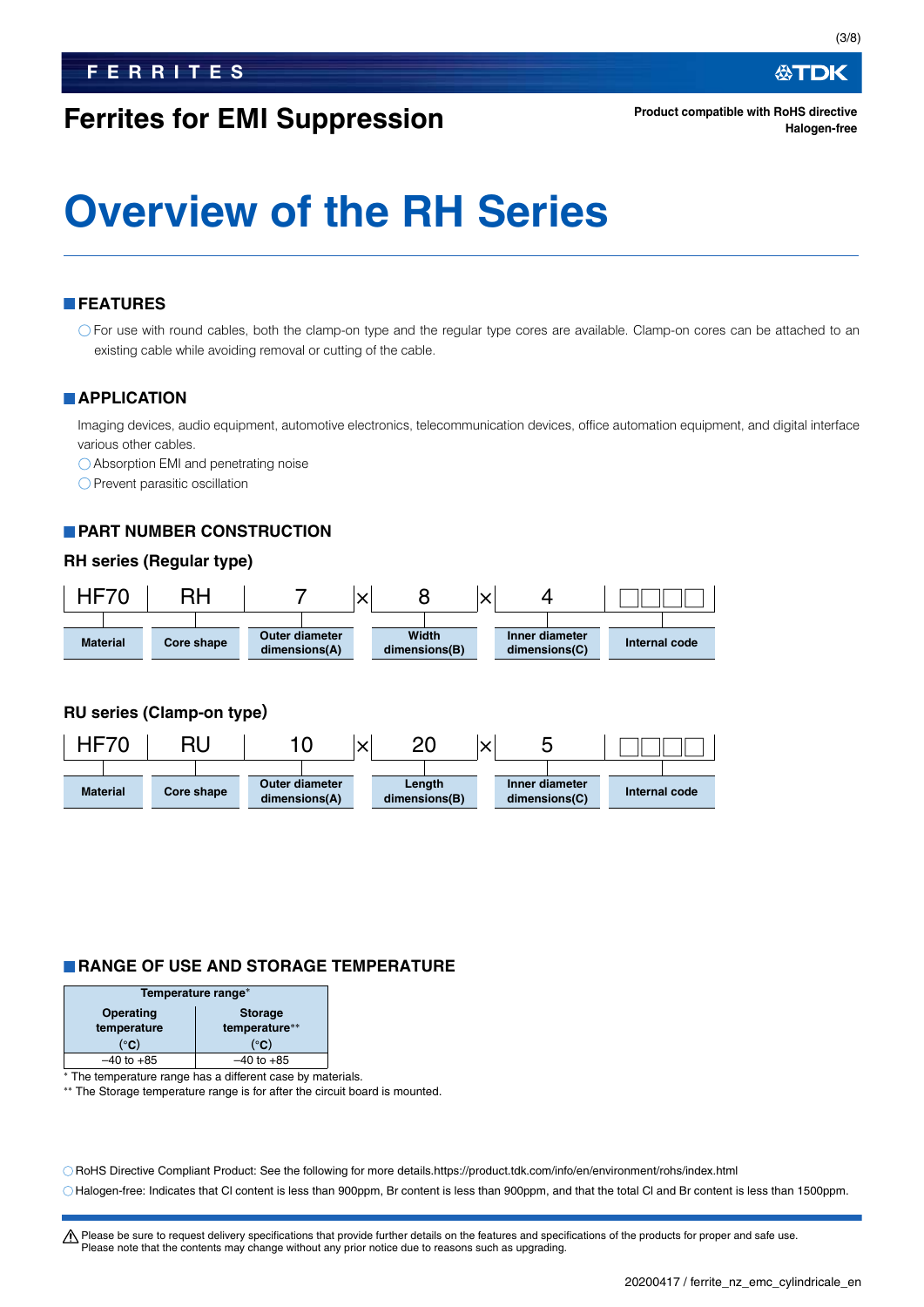# **公TDK**

(4/8)

# Ni-Zn RH series

# **SHAPES AND DIMENSIONS**





|                                | B                          |  |                                                               | 00<br>øΑ |                                    |                       |                                      |               |                                                              |                                   |        |  |
|--------------------------------|----------------------------|--|---------------------------------------------------------------|----------|------------------------------------|-----------------------|--------------------------------------|---------------|--------------------------------------------------------------|-----------------------------------|--------|--|
| <b>HF70</b><br><b>Material</b> | <b>RH</b><br>Core<br>shape |  | 7<br>$\boldsymbol{\times}$<br>Outer diameter<br>dimensions(A) |          | 8<br><b>Width</b><br>dimensions(B) | $\boldsymbol{\times}$ | 4<br>Inner diameter<br>dimensions(C) | Internal code |                                                              |                                   |        |  |
| Part No.                       |                            |  | <b>Dimensions</b><br>A<br>(mm)                                |          | B                                  |                       | C                                    |               | Impedance Z<br>typ.<br>$(\Omega)$<br>$23^{\circ}$ C<br>10MHz | <b>Electrical characteristics</b> | 100MHz |  |
| HF70RH7X8X4                    |                            |  | $7.0 \pm 0.3$                                                 |          |                                    | $8.0 + 0.3$           |                                      | $4.0 + 0.2$   |                                                              |                                   | 49     |  |
| HF70RH7X14X4                   |                            |  | $7.0 + 0.3$                                                   |          | $14.0 + 0.5$                       |                       | $4.0 + 0.2$                          |               | 52                                                           |                                   | 85     |  |
| HF70RH8X8X4                    |                            |  | $8.0 + 0.2$                                                   |          | $8.0 + 0.2$                        |                       | $4.0 + 0.2$                          |               | 39                                                           |                                   | 63     |  |
| HF70RH8X9X4                    |                            |  | $8.0 + 0.2$                                                   |          | $9.0 + 0.3$                        |                       | $4.0 + 0.2$                          |               | 44                                                           |                                   | 72     |  |
| HF70RH8X15X4                   |                            |  | $8.0 + 0.3$                                                   |          | $15.0 + 0.4$                       |                       | $4.0 + 0.25$                         |               | 70                                                           |                                   | 113    |  |
| HF70RH8X20X4                   |                            |  | $8.0 + 0.3$                                                   |          | $20.0 + 0.5$                       |                       | $4.0 + 0.25$                         |               | 92                                                           |                                   | 151    |  |
| HF70RH10X20X5                  |                            |  | $10.0 + 0.3$                                                  |          | $20.0 + 0.5$                       |                       | $5.0 + 0.2$                          |               | 81                                                           |                                   | 154    |  |
| HF70RH12X15X7.3                |                            |  | $12.0 + 0.3$                                                  |          | $15.0 + 0.5$                       |                       | $7.3 \pm 0.2$                        |               | 44                                                           |                                   | 83     |  |
| HF70RH12.3X20X7                |                            |  | $12.3 \pm 0.3$                                                |          | $20.0 + 0.5$                       |                       | $7.0 + 0.2$                          |               | 75                                                           |                                   | 124    |  |
| HF70RH13X20X5                  |                            |  | $13.0 + 0.3$                                                  |          | $20.0 + 0.5$                       |                       | $5.0 + 0.2, -0$                      |               | 127                                                          |                                   | 210    |  |
| HF70RH14X14X10                 |                            |  | $14.0 + 0.3$                                                  |          | $14.0 + 0.3$                       |                       | $10.0 + 0.25$                        |               | 33                                                           |                                   | 60     |  |
| HF70RH14.3X14.3X6.35           |                            |  | $14.3 \pm 0.3$                                                |          | $14.3 \pm 0.3$                     |                       | $6.35 \pm 0.2$                       |               | 70                                                           |                                   | 130    |  |
| HF70RH14.3X28.6X6.35           |                            |  | $14.3 \pm 0.3$                                                |          | $28.6 \pm 1.0$                     |                       | $6.35 \pm 0.2$                       |               | 125                                                          |                                   | 210    |  |
| HF70RH14X28X8                  |                            |  | $14.0 + 0.5$                                                  |          | $28.0 \pm 1.0$                     |                       | $8.0 + 0.5$                          |               | 110                                                          |                                   | 185    |  |
| HF70RH16X12X9.1                |                            |  | $16.0 + 0.3$                                                  |          | $12.0 + 0.4$                       |                       | $9.1 + 0.3 - 0$                      |               | 45                                                           |                                   | 74     |  |
| HF70RH16X15X9                  |                            |  | $16.0 + 0.3$                                                  |          | $15.0 + 0.4$                       |                       | $9.0 + 0.2$                          |               | 46                                                           |                                   | 103    |  |
| HF70RH16X17X9                  |                            |  | $16.0 + 0.5$                                                  |          | $17.0 + 0.5$                       |                       | $9.0 + 0.5$                          |               | 60                                                           |                                   | 120    |  |
| HF70RH16X28X9                  |                            |  | $16.0 + 0.5$                                                  |          | $28.0 \pm 1.0$                     |                       | $9.0 + 0.5$                          |               | 100                                                          |                                   | 185    |  |
| HF70RH16X28X10                 |                            |  | $16.0 + 0.3$                                                  |          | $28.0 \pm 0.7$                     |                       | $10.0 + 0.25$                        |               | 70                                                           |                                   | 130    |  |
| HF70RH17.4X28.57X9.5           |                            |  | $17.4 \pm 0.5$                                                |          |                                    | $28.57 \pm 1.0$       |                                      | $9.5 \pm 0.5$ |                                                              |                                   | 200    |  |
| HF70RH19X29X13                 |                            |  | $19.0 + 0.5$                                                  |          | $29.0 \pm 1.0$                     |                       |                                      | $13.0 + 0.5$  |                                                              |                                   | 145    |  |
| HF70RH26X29X13                 |                            |  | $26.0 + 0.5$                                                  |          | $29.0 \pm 1.0$                     |                       | $13.0 + 0.5$                         |               | 145                                                          |                                   | 220    |  |

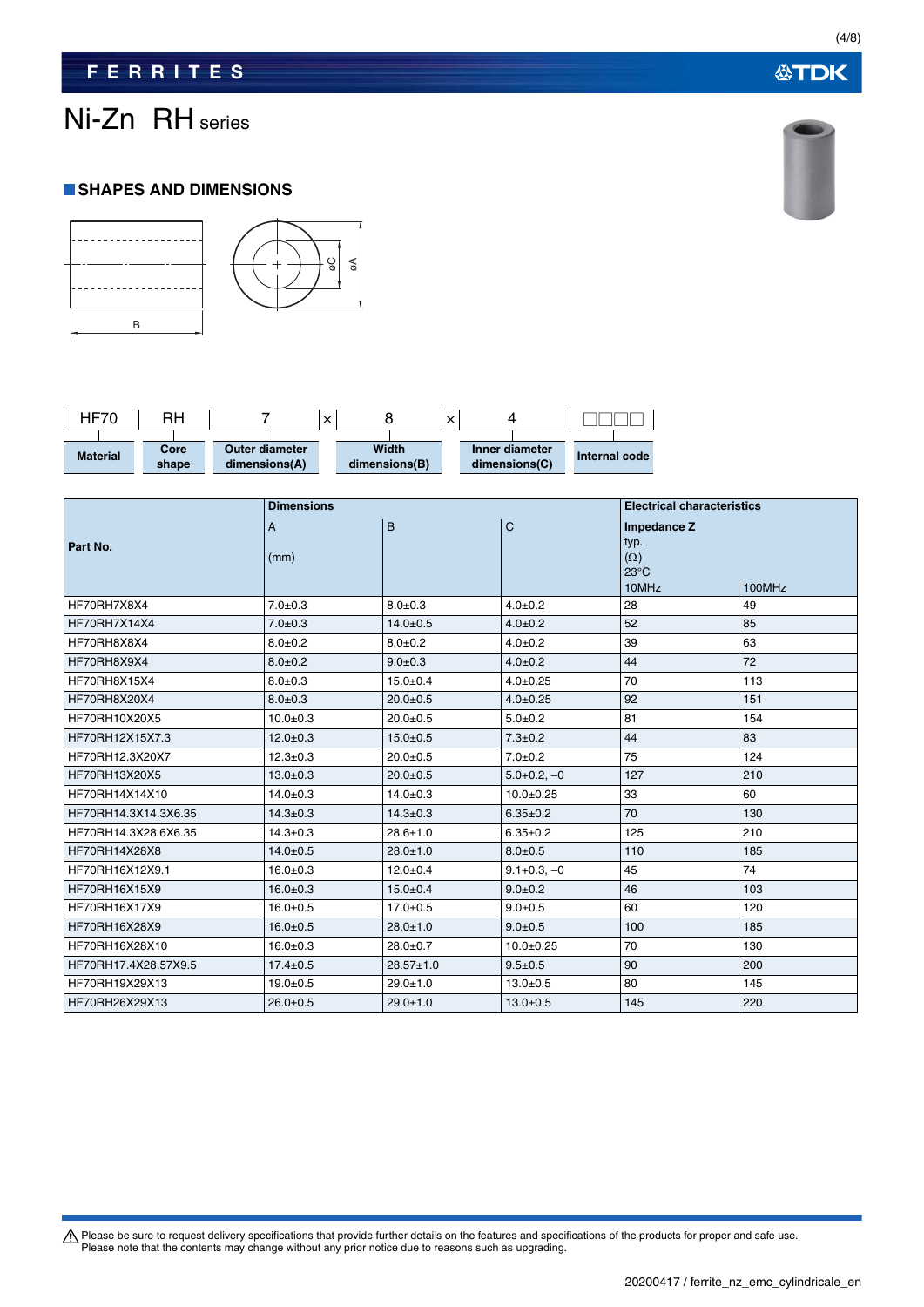(5/8)

# Ni-Zn RH series

# **ELECTRICAL CHARACTERISTICS**

### **IMPEDANCE VS. FREQUENCY CHARACTERISTICS HF70RH7X8X4 HF70RH7X14X4 HF70RH8X8X4**





1000

100

Impedance(Ω)

10

1





### **HF70RH8X9X4 HF70RH8X15X4 HF70RH8X20X4**







### **HF70RH14.3X28.6X6.35 HF70RH14X28X8 HF70RH16X12X9.1**











1 10 100 1000 Frequency(MHz)

### **HF70RH13X20X5 HF70RH14X14X10 HF70RH14.3X14.3X6.35**



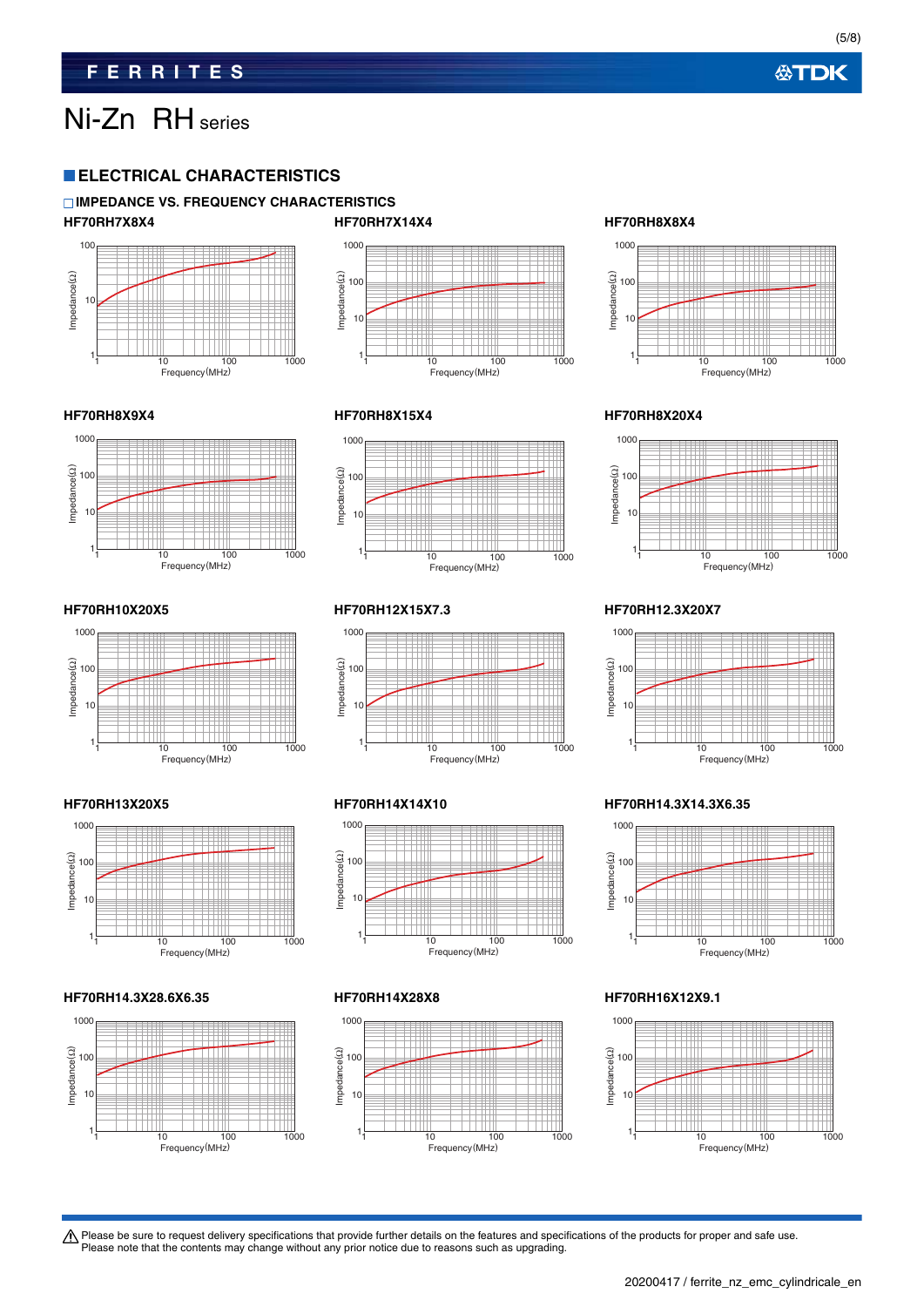(6/8)

# Ni-Zn RH series

# **ELECTRICAL CHARACTERISTICS**

### **IMPEDANCE VS. FREQUENCY CHARACTERISTICS HF70RH16X15X9 HF70RH16X17X9 HF70RH16X28X9**









### **HF70RH16X28X10 HF70RH17.4X28.57X9.5 HF70RH19X29X13**





### **HF70RH26X29X13**

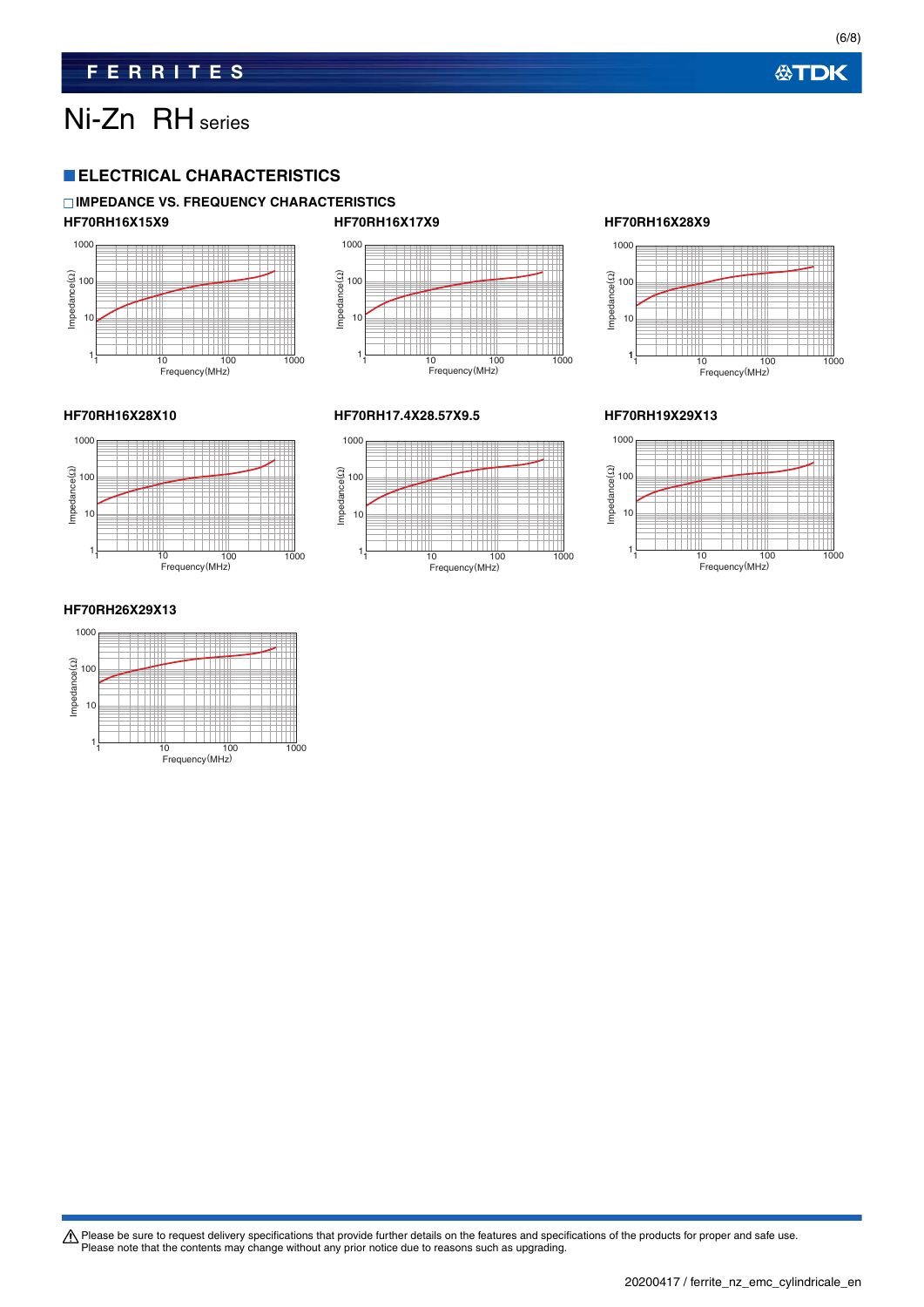# Ni-Zn RU series

# **SHAPES AND DIMENSIONS**



| HF70            | RU            |                                        |  | nr<br>$\checkmark$<br>۷Z<br>⌒ |  |                                 |               |  |
|-----------------|---------------|----------------------------------------|--|-------------------------------|--|---------------------------------|---------------|--|
| <b>Material</b> | Core<br>shape | <b>Outer diameter</b><br>dimensions(A) |  | Length<br>dimensions(B)       |  | Inner diameter<br>dimensions(C) | Internal code |  |

|                       | <b>Dimensions</b>      |    |     |     | <b>Electrical characteristics</b>                            |        |       |
|-----------------------|------------------------|----|-----|-----|--------------------------------------------------------------|--------|-------|
| Part No.              | $\overline{A}$<br>(mm) | B  | C   | l D | Impedance Z<br>typ.<br>$(\Omega)$<br>$23^{\circ}$ C<br>10MHz | 100MHz |       |
| HF70RU10X20X5S        | 10                     | 20 | 5   | 9   | 81                                                           | 145    | Fig.2 |
| HF70RU12X15X7.3S      | 12                     | 15 | 7.3 |     | 31                                                           | 82     | Fig.1 |
| <b>HF70RU13X22X7S</b> | 13                     | 22 |     | 12  | 81                                                           | 144    | Fig.2 |
| HF70RU16X28X9S        | 16                     | 28 | 9   |     | 78                                                           | 170    | Fig.1 |
| HF70RU17X28X11S       | 17                     | 28 | 11  | 16  | 77                                                           | 141    | Fig.2 |
| HF70RU26X29X13S       | 26                     | 29 | 13  |     | 120                                                          | 245    | Fig.1 |

The RU core is delivered 2 pieces/set. It is possible to offer in single unit.